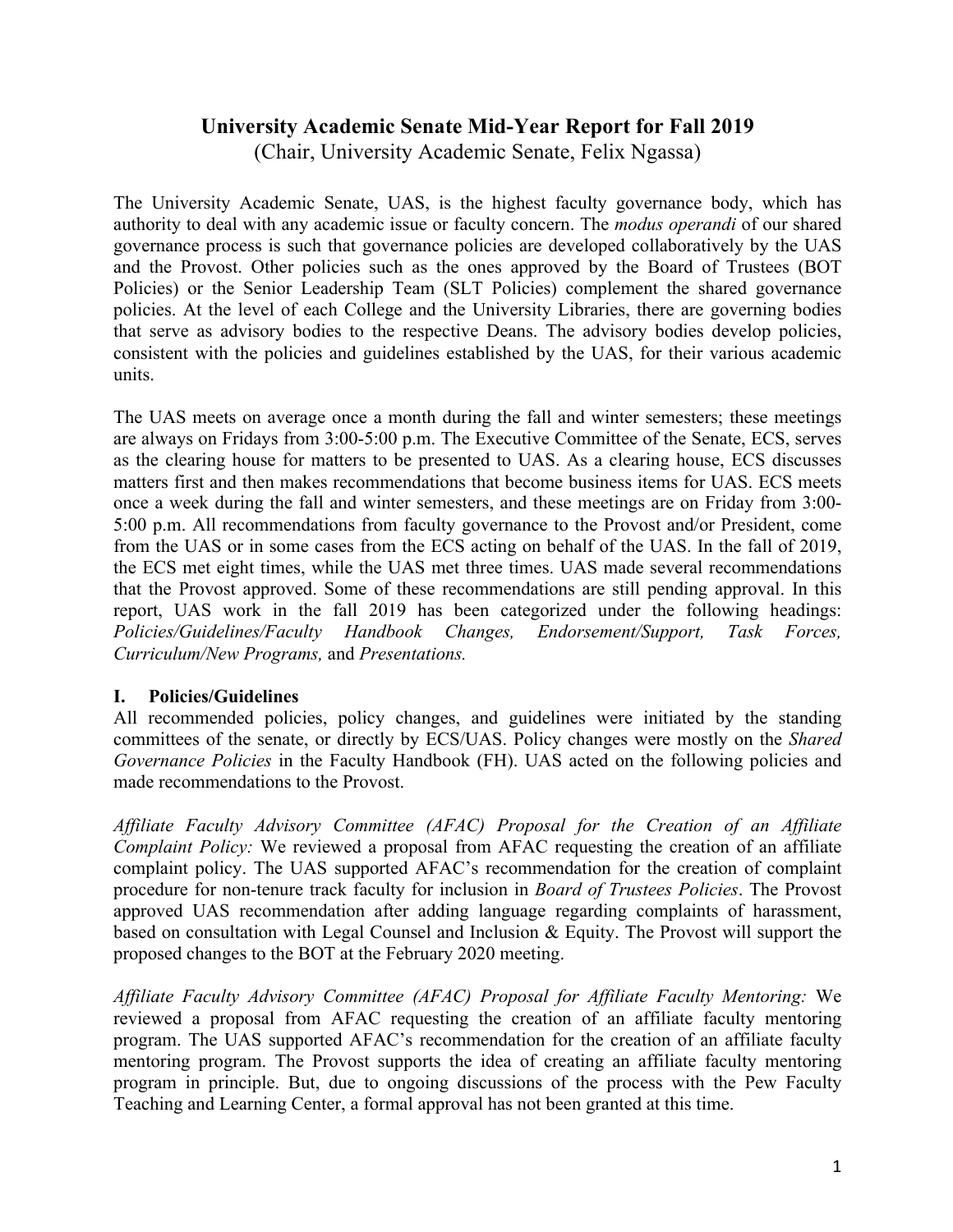*Affiliate Faculty Advisory Committee (AFAC) Proposal for the Creation of an Affiliate Workload Plan:* We reviewed a proposal from AFAC requesting the creation of an affiliate workload plan for those units that do not have a system for defining expectations for affiliate faculty in the areas of teaching, non-teaching, and other supported activities. The UAS supported AFAC's recommendation for the creation of an affiliate workload plan. The Provost approved UAS recommendation and the draft affiliate workload plan submitted will be available on the Office of the Provost website. In addition, the Provost has asked Associate Vice President Ed Aboufadel to work with the Deans' Offices to ensure compliance with this process.

*Revisions to Shared Governance Policies 1.01, 1.02, 1.03, and 2.05:* We reviewed proposed changes to *Shared Governance Policies* 1.01, 1.02, 1.03, and 2.05 that came from within ECS (SG 1.01, 1.02, 1.03 and 2.05). These changes were necessary to make our *Shared Governance Policies* clear and easy to understand, while also responding to substantial changes to our bylaws done by the Senate Bylaws Evaluation (SEBLEV) Task Force. The recommendation from UAS was approved by the Provost and the changes were made effective immediately.

*Graduate Council (GC) Memo on Policy for Culminating Experience Projects (CEP):* We reviewed a proposal from GC on establishing a Culminating Experience Projects (CEP) policy for graduate students. The Provost approved UAS recommendation and approved the requested addition to the *Graduate Education Policies and Procedures Manual* to be effective immediately.

*Affiliate Faculty Advisory Committee (AFAC) Proposal for Committee Term Change in Faculty Handbook:* We reviewed a proposal from AFAC requesting a change to the length of term for faculty members elected to the AFAC. The UAS supported AFAC's recommendation for the change to the length of term for faculty members elected to the AFAC. The Provost approved UAS recommendation and supported the change to the *Shared Governance Policies*.

*Affiliate Faculty Advisory Committee (AFAC) Proposal for Term Expiration Changes for AFAC Members:* We reviewed a proposal from AFAC requesting term expiration changes for elected members of AFAC. The UAS supported AFAC's recommendation for term expiration changes for elected AFAC members. The Provost approved UAS recommendation and supported the change effective immediately.

*General Education Committee (GEC) Changes to Assessment Cycle (SG 1.02):* We reviewed a proposal from the GEC regarding changes to Shared Governance Policies as it relates to the general education program assessment cycle. In the proposal, the wording in our *Shared Governance Policies* (SG 1.02.f.iv.e and SG 1.02.f.iv.e.3) were changed to reflect a move from three-year cycle to four-year cycle. The UAS supported GEC's recommendation to change SG 1.02.f.iv.e and SG 1.02.f.iv.e.3. The Provost approved UAS recommendation and supported the change effective in the 2020-2021 academic year.

*Cleanup of Research Policies in Faculty Handbook:* We reviewed research policies in the Faculty Handbook (FH) and the *Senior Leadership Team* (SLT) *Policies*. Accordingly, UAS recommended the addition of some existing *SLT Policies* to the curation of the regular FH under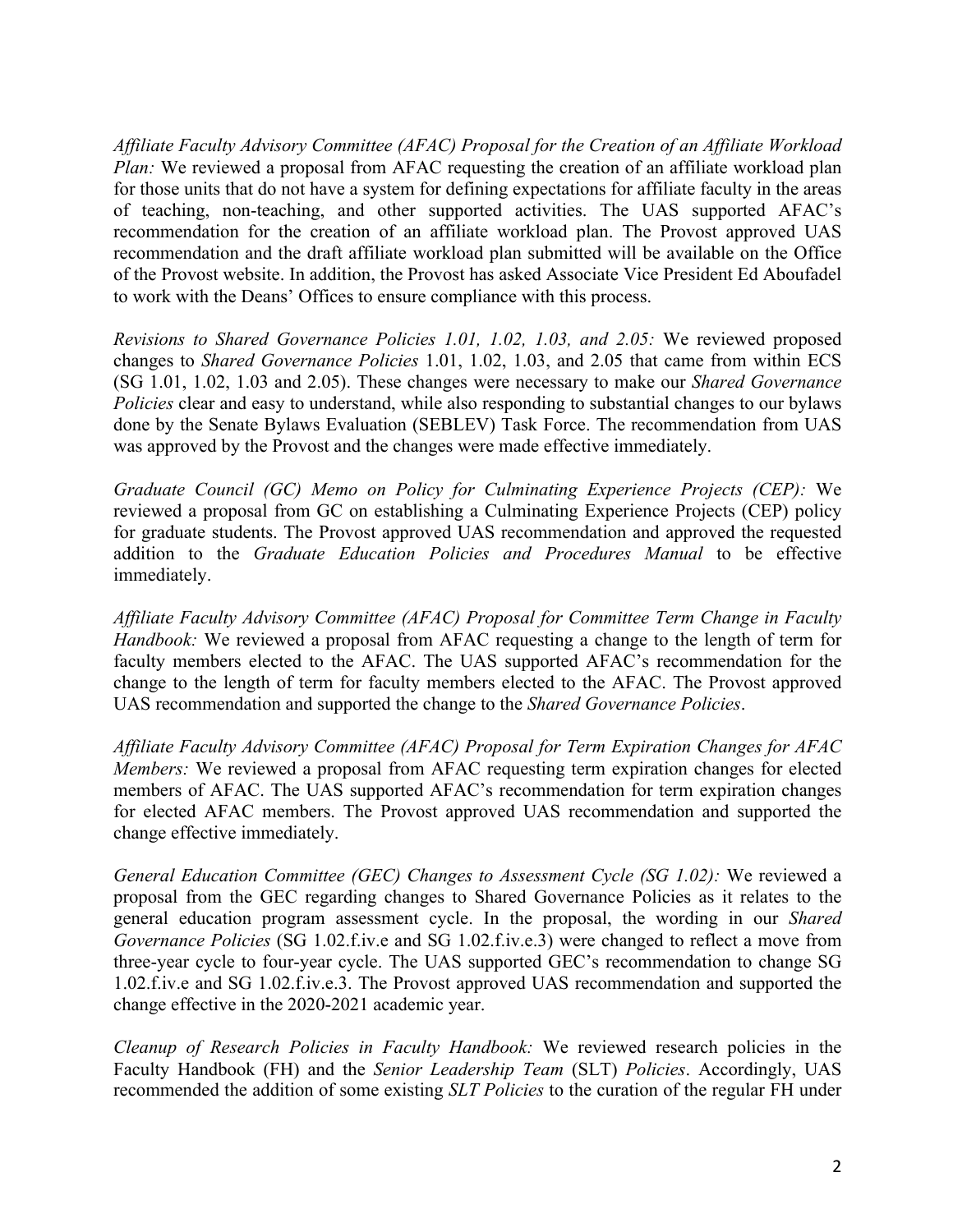the "Research Policies" section. The Provost approved UAS recommendation and supported the change effective immediately.

*Laker Impression of Faculty Teaching (LIFT) Management Committee Membership:* We reviewed a proposal from the LIFT Management Committee requesting revision to *Shared Governance Policies* language dealing with the LIFT-MC membership (SG 1.03.B.6.i). The Provost approved UAS recommendation and supported the change effective immediately.

*Laker Impression of Faculty Teaching (LIFT) Management Committee Reporting:* We reviewed a proposal from the LIFT Management Committee requesting revision to *Shared Governance Policies* language dealing with the LIFT-MC reporting (SG 1.03.B.6.iv). The Provost approved UAS recommendation and supported the change effective immediately.

## **II. Endorsements/Support**

Under the responsibilities of the UAS as specified in our *Shared Governance Policies* (SG 1.01.2.4), UAS may vote to express its endorsement of policies, events, and initiatives that support and advance the university's mission and values. For the fall 2019, UAS either endorsed or supported the following initiatives.

*Endorsement of MLK Commemoration Week:* We reviewed and discussed the 2020 weeklong celebration to honor Dr. Martin Luther King, MLK Commemoration Week. UAS unanimously endorsed the 2020 MLK Commemoration Week and encouraged all faculty to participate in the scheduled events, as they are able.

*Endorsement of Higher Education Research Institute (HERI) Faculty Survey for 2020:* We reviewed and discussed the participation of faculty in the HERI national survey for 2020. UAS unanimously endorsed the participation of faculty in this national survey and acknowledged that the university stands to gain valuable information from the national survey.

*Endorsement of Faculty Salary and Budget Committee (FSBC) Recommendation on Annual Salary Adjustment for 2020-2021:* We reviewed and discussed the FSBC recommendation on annual salary adjustment for the 2020-2021 academic year. FSBC's recommended goal is to "maintain or enhance our position relative to peers." UAS overwhelmingly endorsed FSBC's recommendation on the annual salary adjustment goal for 2020-2021.

*Support of Faculty Personnel Policy Committee (FPPC) Recommendation on the Definition of Effective Teaching and the Differentiation of Effective and Excellent Teaching:* We reviewed and discussed FPPC's recommendation on the proposed definition for effective teaching as well as the differentiation between effective and excellent teaching. UAS unanimously supported FPPC's recommendation on the proposed definition for effective teaching and the differentiation between effective and excellent teaching.

*Support of Student Senate Resolution on the Creation of Prayer/Meditation Center (Interfaith Reflection Spaces):* We reviewed and discussed a resolution from Student Senate requesting Prayer/Meditation Center at CHS. UAS modified the resolution and unanimously supported the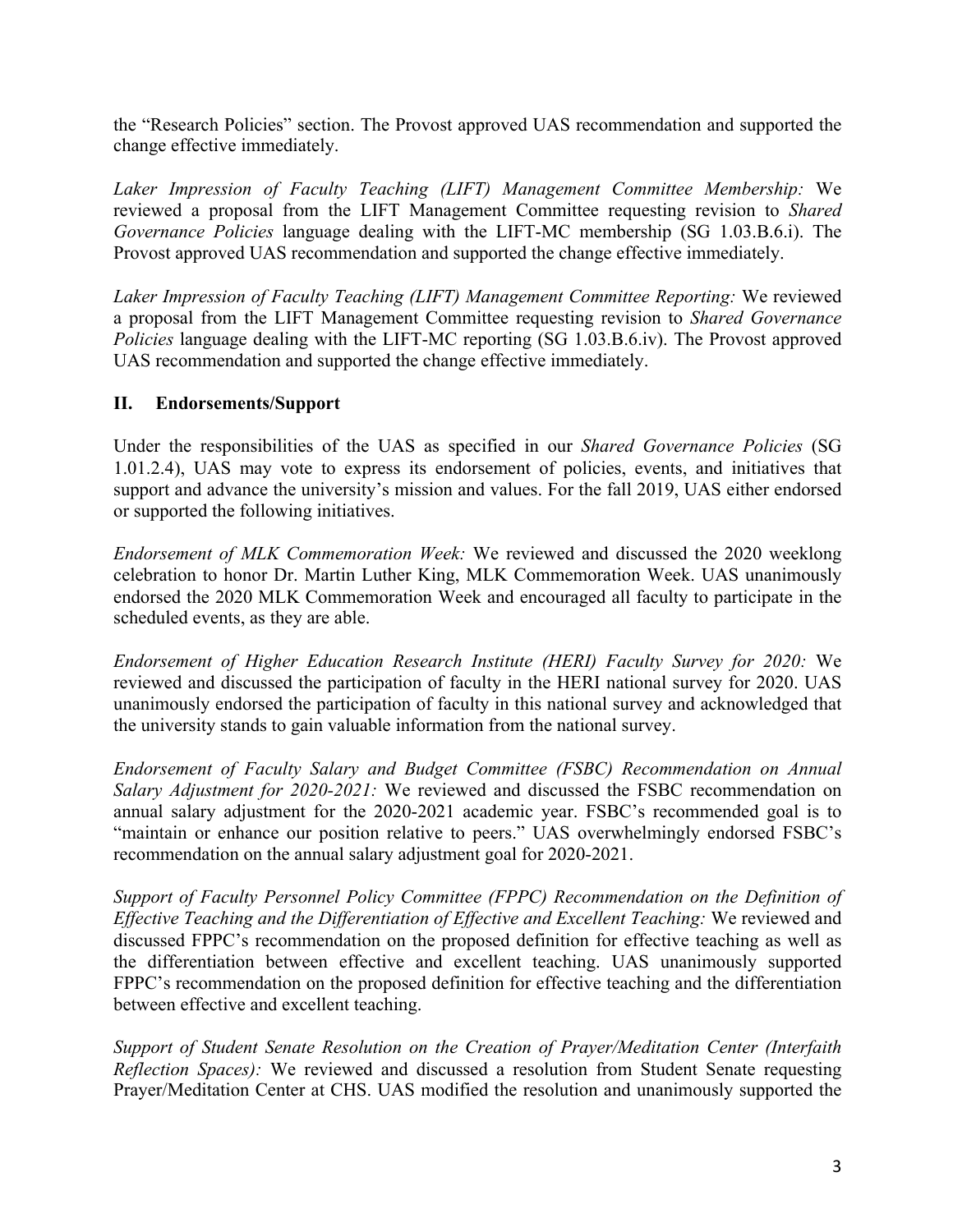creation of Prayer/Meditation Centers at each of the three GVSU campuses. Upon consultation with Legal Counsel and Inclusion & Equity, the new designation will be Interfaith Reflection Spaces.

*Support of Student Senate Resolution on Opposing the Grand River Waterway Project:* We reviewed and discussed a resolution from Student Senate on Opposing the Grand River Waterway Project. UAS modified the resolution and unanimously supported Opposing the Grand River Waterway Project. This project has since been halted by the Department of Natural Resources.

## **III. Task Forces**

When confronted with issues that need focused attention, broad representation and results within a short time frame, ECS/UAS creates task forces to deal with these issues. For the fall 2019, there were three task forces: (1) Gendered Language Evaluation (GLEV) Task Force; (2) Consensual Relationship (CONREP) Task Force; and (3) Faculty Climate, Equity, and Inclusion (FaCE In) Task Force.

*GLEV Task Force:* The GLEV Task Force was created during the ECS retreat in Spring/Summer 2019. The role of GLEV was to include inclusive language and eliminate gendered language in University Policies including *Shared Governance Policies*, *Senior Leadership Team Policies*, and *Board of Trustees Policies*. GLEV completed its work and submitted its final report that was reviewed by UAS on September 27, 2019. UAS unanimously supported the recommendation from the GLEV Task Force. The Provost approved the recommendation from UAS. Furthermore, the Provost has charged Associate Vice President Ed Aboufadel to work closely with Vice President Tom Butcher to ensure that appropriate changes are reviewed and supported by the necessary approving bodies and ultimately reflected in the relevant policies.

*CONREP Task Force:* The CONREP Task Force was created during the ECS retreat in Spring/Summer 2019. The task force was formed to "examine University Policy (SLT 9.2), in light of the Mission, Vision, and Values of the University, and propose possible revisions to the said policy." The task force has completed its work and submitted its final report to ECS, which was discussed at the ECS meeting of December 6, 2019. ECS reviewed and discussed the final report, and unanimously approved the report, which is being sent to UAS with a recommendation of support. UAS will review and discuss this report during its first meeting for the winter 2020 semester on January 31, 2020.

*FaCE In Task Force:* During the last ECS meeting for the fall semester, December 6, 2019, ECS unanimously approved the creation of the FaCE In Task Force. The goal of the task force is to address equity, inclusion, and campus climate concerns of faculty. The task force is charged with the following: (1) submitting a report that outlines the problem; (2) communicating the role of faculty in addressing the problem; (3) summarizing current faculty efforts to address equity, inclusion, and campus climate issues; and (4) recommending specific action steps that faculty can take to further address any identified concerns based on current efforts and their outcomes. This composition of the task force will be discussed during the first ECS meeting for the winter 2020 semester, January 10, 2020, and the task force will start its work thereafter.